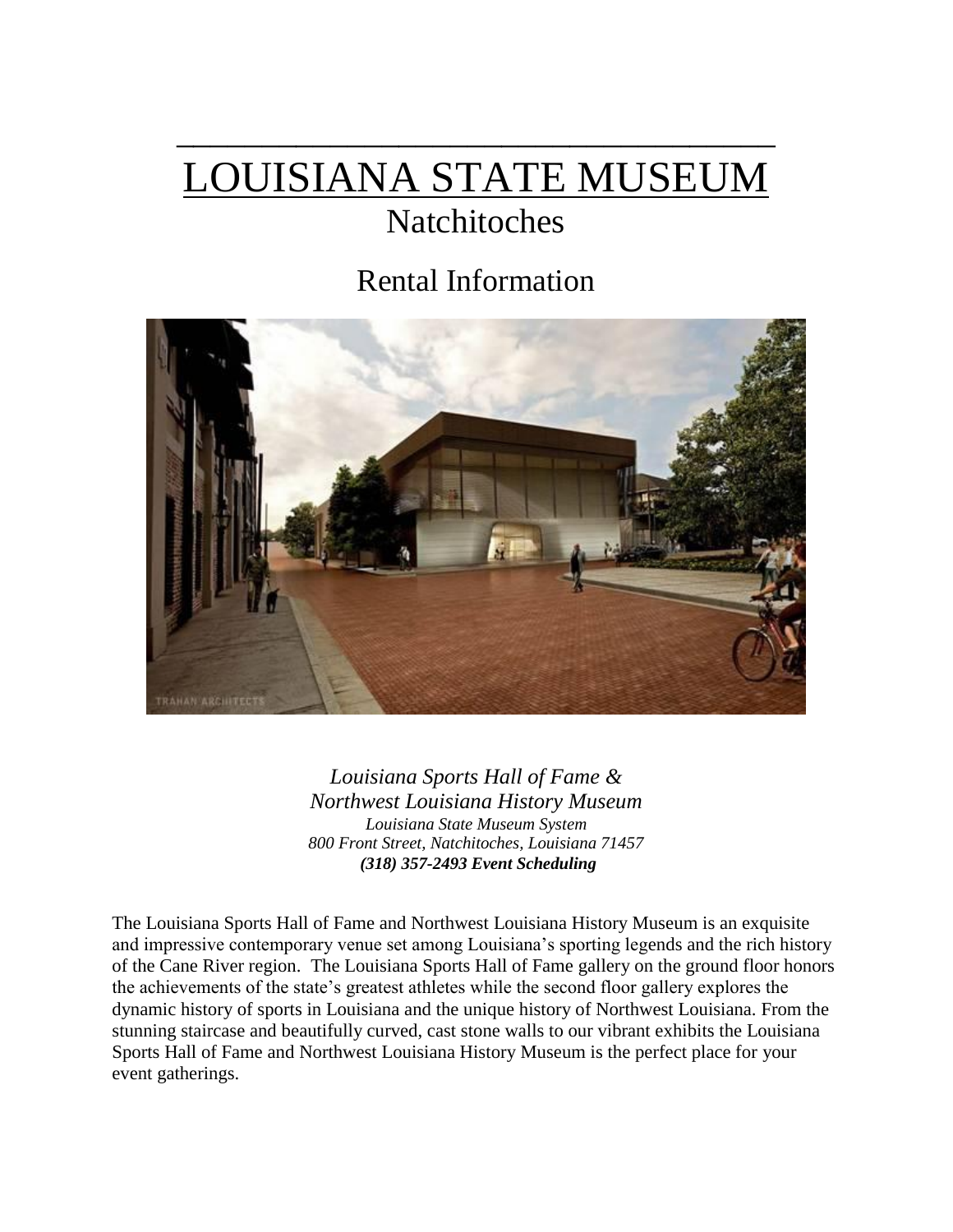## **Rental Information**

## *Donation Fees*

Applicants will **donate a gift (where applicable)** to the Louisiana Museum Foundation fund designated for use by the State Museum for endowment, education, acquisitions, publications, conservation, and building function support purposes. Expenditures of monies in the fund generated by these donations shall be subject to approval of the Joint Legislative Committee on the budget prior to expenditure.

The **donation** for the Natchitoches facility is **\$350 per hour**.

## *Base Service/Usage Fees*

Base Service/Usage fees go to the Louisiana State Museum and the production of your event. The fee covers a member of the Museum staff to manage your event, and coordinate with vendors, utility services, maintenance during the event to ensure the venue is in the best condition, custodian service to freshen the restrooms and public spaces and security. However, the Museum may, at its discretion, make additional charges based on the nature of the function. Such additional charges must be specified in the rental agreement.

## **Business Meetings, Lectures, Presentations**

Daytime (9am-4pm)

| <b>Guests</b>                     | 1 <sup>st</sup> hour | Each                   |
|-----------------------------------|----------------------|------------------------|
|                                   |                      | <b>Additional Hour</b> |
| 25 guests maximum classroom style | \$200                | \$100                  |
| 45 guests maximum theater style   |                      |                        |

## An **additional cleaning and repair fee** of **\$200** during *public hours* and **\$300** during

*non-public* **hours** will be charged for costs involved in preparation and post-function cleaning, setup and take-down.

## **Receptions and Similar Functions**

Receptions will be held after public business hours only

|               |          | Each                   |  |
|---------------|----------|------------------------|--|
| <b>Guests</b> | 1st Hour | <b>Additional Hour</b> |  |
| $1 - 200$     | \$200    | \$150                  |  |
| 200-300       | \$250    | \$200                  |  |
| $300+$        | \$300    | \$250                  |  |

An **additional cleaning and repair fee of \$300** will be charged for costs involved in preparation and post-function cleaning.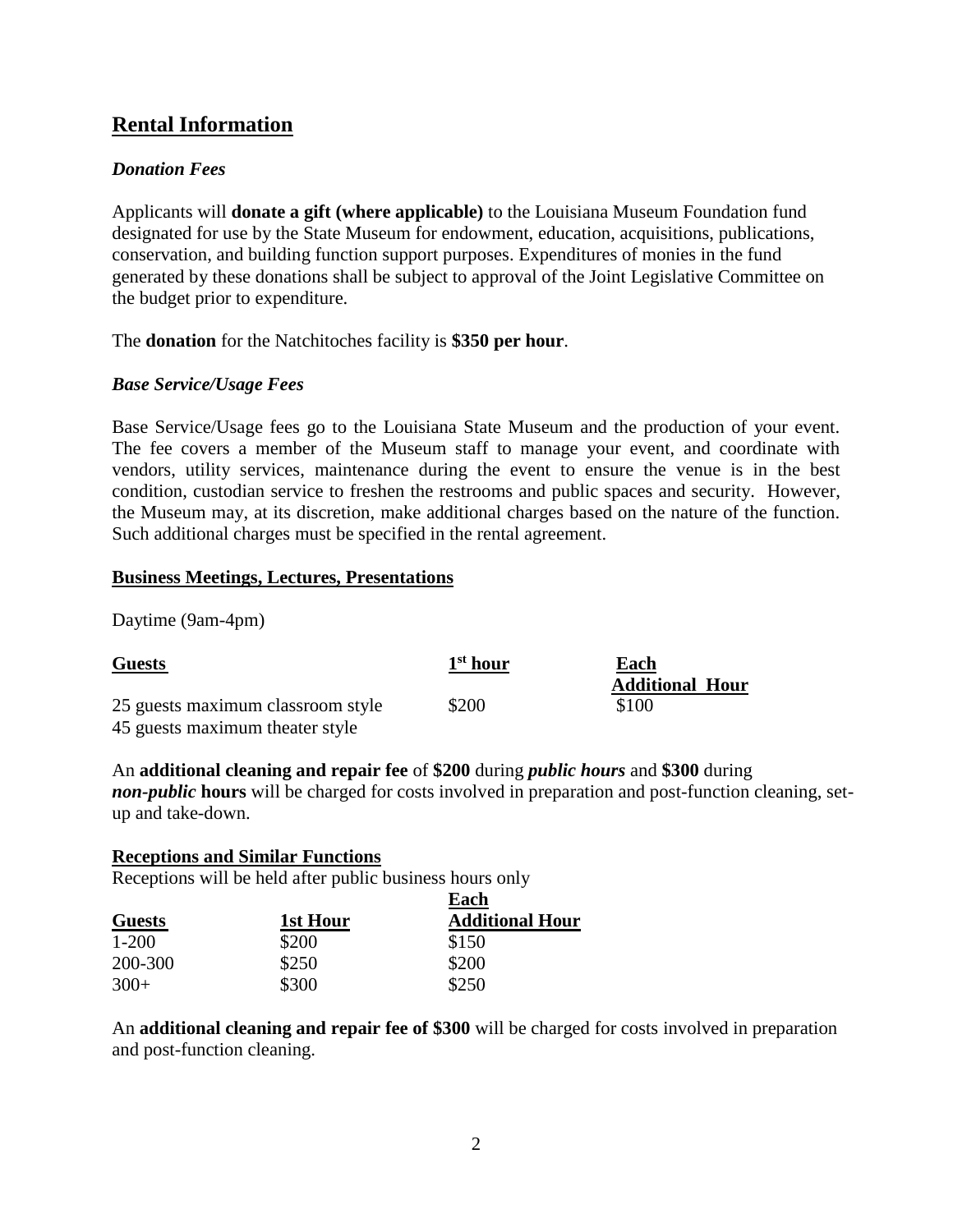## **Banquet Seating Dinners**

Dinners will be held after public business hours only

|               |          | Each                   |  |
|---------------|----------|------------------------|--|
| <b>Guests</b> | 1st Hour | <b>Additional Hour</b> |  |
| $1-100$       | \$400    | \$350                  |  |

An **additional cleaning and repair fee of \$500** will be charged for costs involved in preparation and post-function cleaning. All dinners must be catered to include waiters serving to each table

All dinners must be catered to include waiters serving to each table.

## **Planning Guidelines**

Because this is a very special occasion and our properties are very special places, a few special requirements apply to your event at the Louisiana State Museum. The museum staff will be happy to answer any questions you have. Meanwhile, please take a moment to review these guidelines and share them with your caterers or professional planner. **The caterer and other vendors may begin set-up one hour before the event**. This, however, does not include public areas of the museum. Set-up for public areas of the facility, including the Lobby, are not permitted until after public business hours**. All vendors must clear the Museum within one hour after the closing of the function**. Any time over the allotted hour will result in extra charges to the host organization in accordance with the Museum's hourly rate.

## *Special Displays/Equipment*

The museum does not supply any special equipment such as podiums or AV equipment. Special displays, decorations, or equipment are permitted only if approved by the Museum Director and finalized ten days in advance in a written agreement with the Louisiana State Museum.

The Museum will not remove its own exhibitions or collections to accommodate building use by the host organization and/or caterer.

## *Tables/Chairs*

The Museum does not provide tables or chairs for receptions and similar functions. All tables and chairs brought into the museum and to be placed on wood floors/non-carpeted floors must be outfitted with felt pads on the end of each leg to prevent scratching and scuffing of the floors.

## **Catering and Vendor Information**

Louisiana State Museum does not provide catering services. Host organizations must make arrangements with the caterer of their choice. The Museum reserves the right to reject caterers that do not comply with the Museum's instructions concerning proper care of its facilities.

The following rules regarding event catering have been established to protect the Museum's facilities and the artifacts. The host organization will designate an authorized representative who will be present at the function and will be responsible for all coordination with the Museum.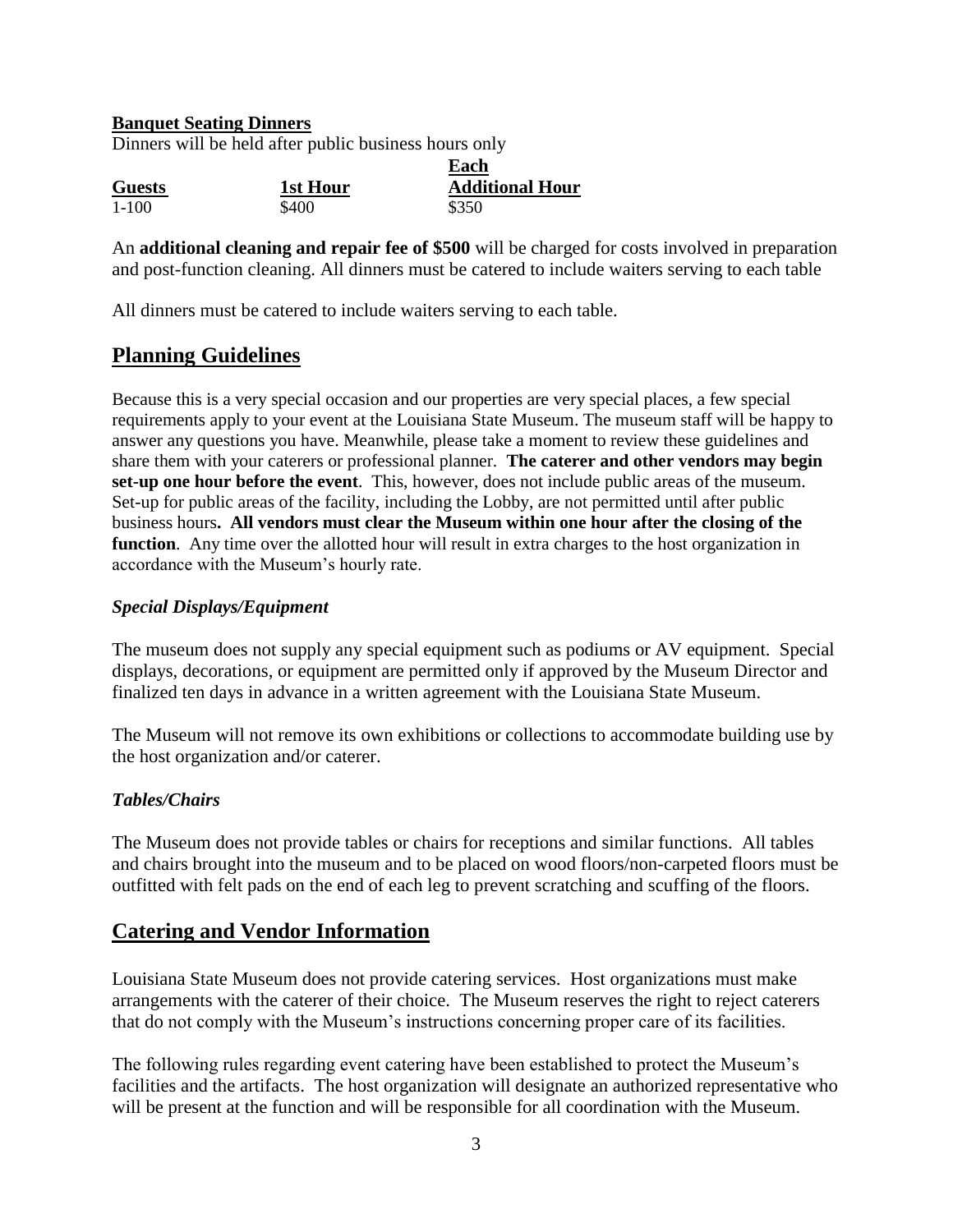This individual must have decision-making authority for the organization. The Museum and Security staff will expect the cooperation and assistance of that representative.

- 1. Smoking is strictly prohibited in all areas of the Museum, including outside courtyards and balconies. Persons not abiding by this policy will be asked to leave.
- 2. Caterers must use electrical appliances to heat food. No sterno or open flames may be used in the Museum building. Please check with Museum Staff for outdoor lighting and food heating requirements. **IMPORTANT:** The museum has a highly sensitive fire alarm and sprinkler system. Absolutely **NO OPEN FLAMES** of any type is allowed on the museum property.
- 3. All **banquet sit-down dinners** must be catered to include waiters serving dinners to each table. The **ratio of waiters to diners** must be at least **1 to 10**.
- 4. Cooking or frying in the Museum is prohibited, including the kitchen. Warming of food in electrical appliances is permitted.
- 5. Seafood served in the shell is strictly prohibited. (Oysters on the half shell, crawfish, shrimp or crabs that require shucking or shelling on site are not allowed.) Peeled shrimp and crawfish, lump crabmeat, and oyster dishes are all permitted.
- 6. **Red wine may not be served**; champagne and white wines are permitted.
- 7. Potted plants or any other display that requires dirt or soil are not permitted in the building. Cut flowers will be allowed.
- 8. Any containers used for holding ice must be properly insulated (for example, Igloo style ice chests) or wrapped in newspaper and plastic to prevent moisture on the floors. Containers not properly insulated will not be allowed in the building.
- 9. It is the caterer's responsibility to bus guest areas and to pick up glasses and/or food containers. Nothing is to be placed on the front lobby desk, display cases, pedestals, ledges, or any other exhibition pieces. This includes placing a bus tray near the entrance to the galleries (if the galleries are open for the event) to prevent food or drinks from going into the museum galleries.
- 10. It is the caterer's responsibility to remove all trash from the Museum. A dumpster is available in the back of the museum for catering staff to place all garbage. Trash will not be placed on adjacent sidewalks for city pick-up.
- 11. **The caterer and other vendors may begin set-up one hour before the event**. This includes dropping off alcohol or bar items. This, however, does not include public areas of the museum. Set-up for public areas of the facility, including the Lobby, are not permitted until after public business hours. **All vendors must clear the Museum within one hour after the closing of the function.** Any time over the allotted hour will result in extra charges to the host organization in accordance with the museum's hourly rate.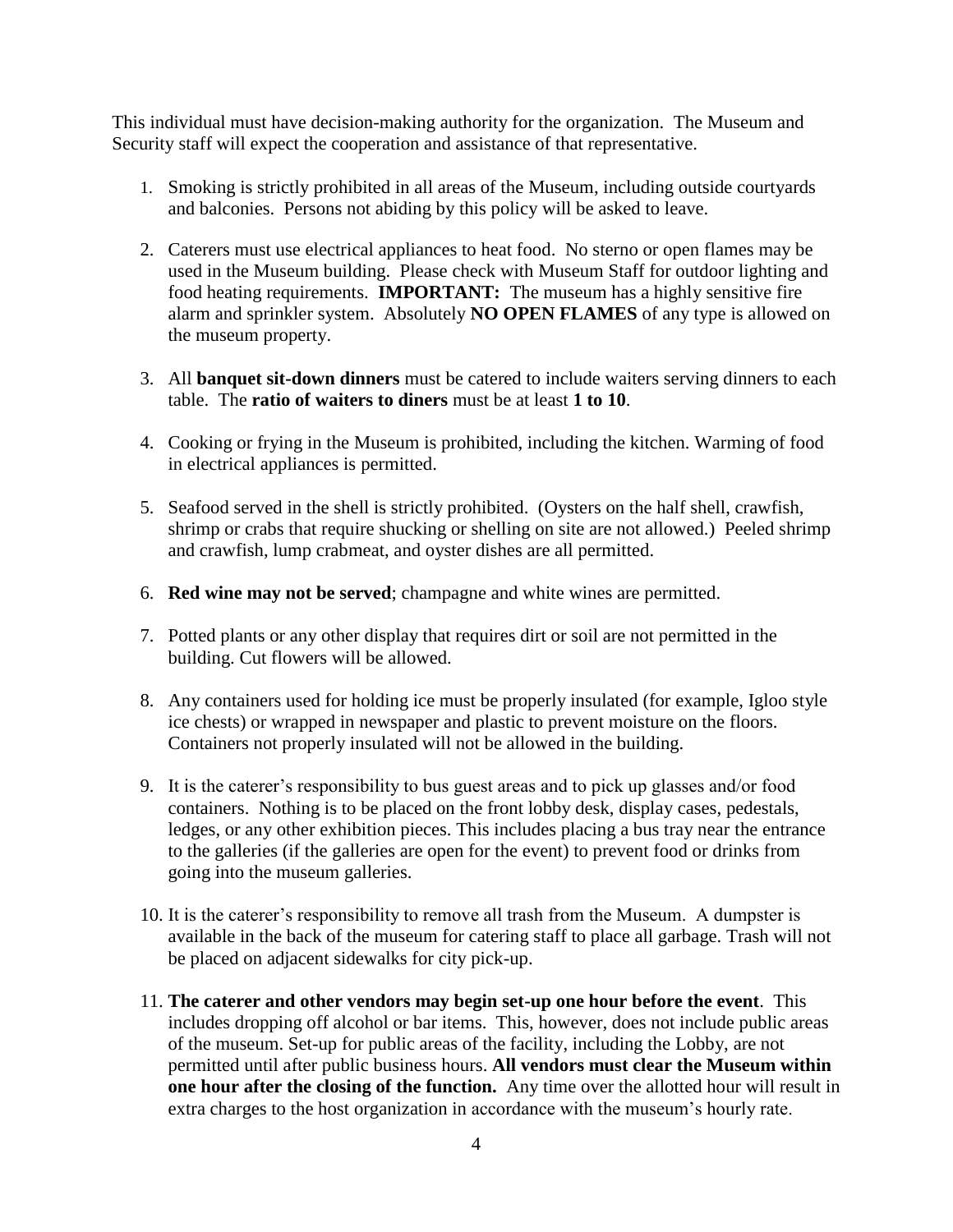- 12. All tables and chairs brought into the museum and to be placed on wood floors/ noncarpeted floors must be outfitted with felt pads to prevent scratching and scuffing of the floors.
- 13. The museum will not remove its own exhibitions or collections to accommodate building use by the host organization and/or caterer.
- 14. No special displays, decorations, or equipment are permitted unless approved by the Museum director and finalized ten days in advance in a written agreement with the Louisiana State Museum.
- 15. The museum is not responsible for gifts brought to the event.
- 16. Coat check is not provided. Please arrange these services with your caterer.
- 17. Additional security may be required for your event. Please speak with the museum staff regarding this issue.

Please be advised that caterers and vendors who do not comply with these rules will not be allowed to cater future events at the Louisiana State Museums. The host organization is responsible to ensure that the caterer complies with these instructions.

Thank you in advance for your cooperation.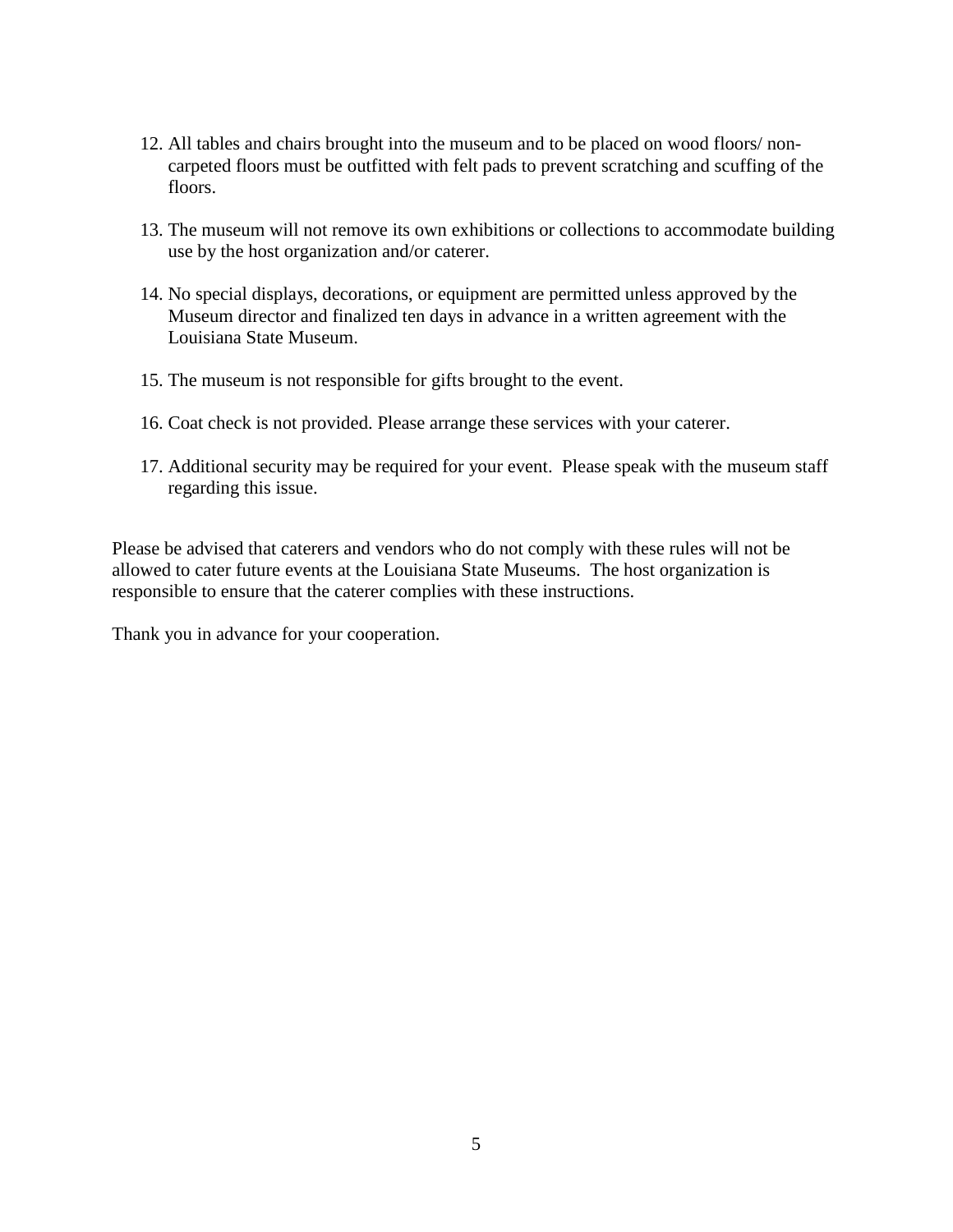## $\frac{1}{2}$  ,  $\frac{1}{2}$  ,  $\frac{1}{2}$  ,  $\frac{1}{2}$  ,  $\frac{1}{2}$  ,  $\frac{1}{2}$  ,  $\frac{1}{2}$  ,  $\frac{1}{2}$  ,  $\frac{1}{2}$  ,  $\frac{1}{2}$  ,  $\frac{1}{2}$  ,  $\frac{1}{2}$  ,  $\frac{1}{2}$  ,  $\frac{1}{2}$  ,  $\frac{1}{2}$  ,  $\frac{1}{2}$  ,  $\frac{1}{2}$  ,  $\frac{1}{2}$  ,  $\frac{1$ LOUISIANA STATE MUSEUM Natchitoches

## **Wedding Reception Rules and Regulations**

Weddings are very special events and demand attention to a few extra details. The specific regulations listed below are in addition to those outlined in the Rental Information Packet.

- The wedding cake may be displayed and served only in the first floor Lobby.
- Tossing of anything (including bouquets, garters, and rice) is prohibited inside the Museum. These activities may take place outside the building.
- All picture taking, going-away activities, cake-cutting, etc., is to take place during the time frame for which the Museum is scheduled. The caterer and/or family are responsible for scheduling the various activities and maintaining the time schedule. Any overage of time or guests will be charged at the rates specified in the rental agreement.
- The Museum cannot be responsible for wedding gifts brought to the reception. The caterer or the family should make arrangements to receive and store gifts during the reception and for transporting the gifts home immediately following the reception.
- The State Museum does not provide materials or personnel for coat checks. These should be arranged in advance with the caterer.
- Because the Museum exhibits many historically important, priceless works of art and artifacts, certain considerations are given to excessive movement, loud music, and congestion. Therefore, musical accompaniment may need approval by the museum staff.
- All outside organizations and individuals holding events in the State Museum properties are required to sign an Indemnification Agreement and provide proof of insurance with the Louisiana State Museum (LSM) listed as an additional insured party. Specific requirements are outlined in the Rental Information Packet. This type of insurance can usually be purchased for the duration of the event. Please contact your insurance agent for details.

Thank you for your attention to these regulations, which are designed to protect the State Museum's facilities and artifacts. **For any other questions, please contact the Branch Director, Jennae Biddiscombe at: (318) 357-2493**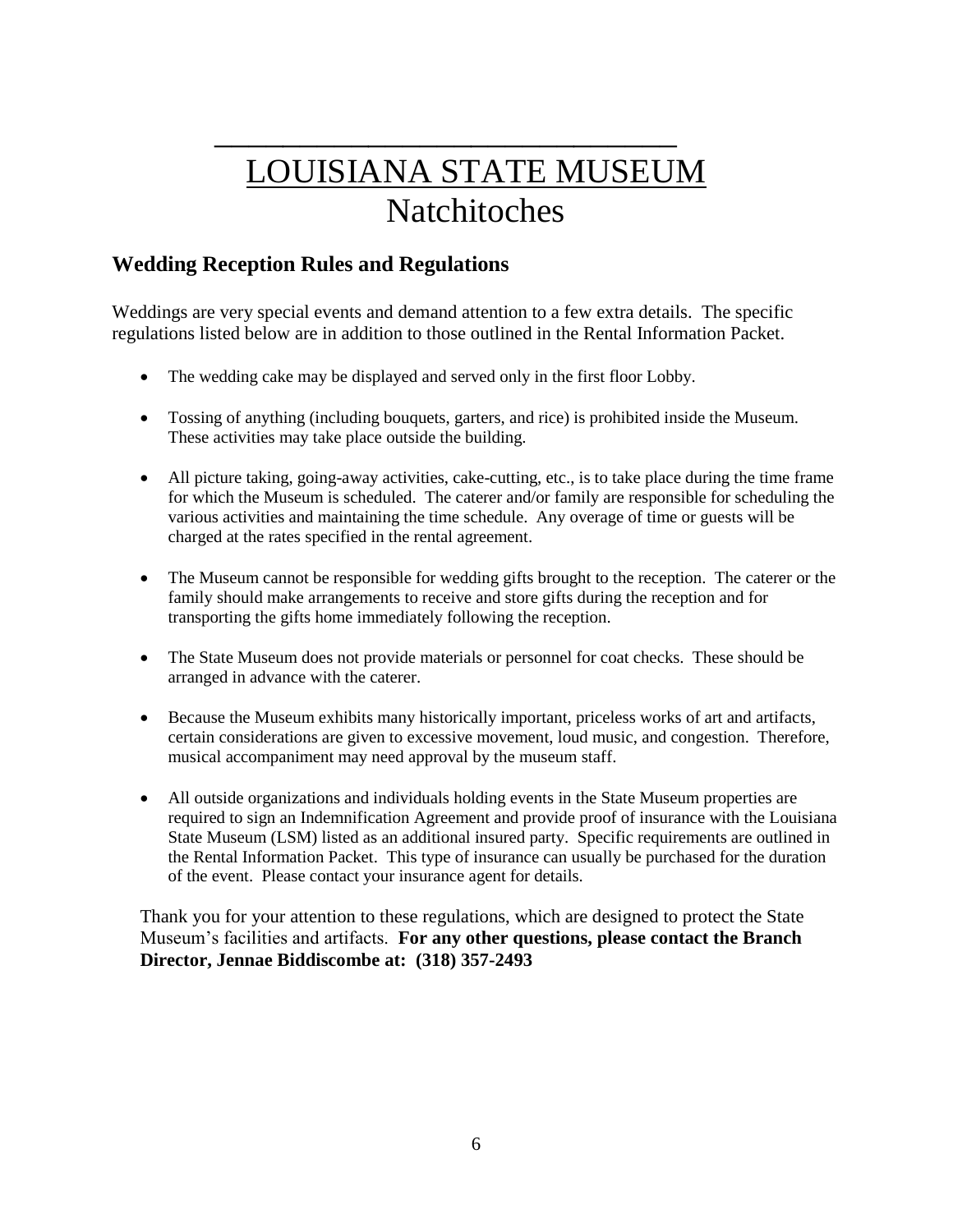## $\frac{1}{2}$  , which is a set of the set of the set of the set of the set of the set of the set of the set of the set of the set of the set of the set of the set of the set of the set of the set of the set of the set of the LOUISIANA STATE MUSEUM Natchitoches

## **INSURANCE REQUIREMENTS FOR LESSEES (NO AUTO RISKS)**

Lessee shall procure and maintain for the duration of the contract insurance against claims for injuries to persons or damages to property which may arise from or in connection with the Lessee's operation and use of the leased premises. The cost of such insurance shall be borne by the Lessee.

All outside organizations and individuals holding events in State Museum properties are required to sign an Indemnification Agreement and provide proof of insurance, with the Louisiana State Museum (LSM) listed as an additional insured. The host homeowners insurance or proof of insurance from the caterer is usually sufficient. Specific requirements are outlined in the Rental Information packet. This type of insurance can usually be purchased for the duration of the event; please contact your insurance agent for details.

### **A. MINIMUM SCOPE OF INSURANCE**

Coverage shall be at least as broad as:

- 1. Insurance Services Office form number GL 0002 (Ed. 1/73) covering Comprehensive General Liability and Insurance Services Office form number GL 0404 covering Broad Form Comprehensive General Liability; or Insurance Services Office Commercial General Liability coverage ("occurrence form" shall not have a "sunset clause."
- 2. Worker's Compensation insurance as required by the Labor Code of the State of Louisiana and Employers Liability Coverage.

### **B. MINIMUM LIMITS OF INSURANCE**

Lessee shall maintain limits no less than:

- 1. Comprehensive General Liability: \$1,000,000 combined single limit per occurrence for bodily injury, personal injury and property damage.
- 2. Workers' Compensation and Employers Liability: \$500,000 Workers' Compensation Limits as required by the Labor Code of the State of Louisiana and Employers Liability coverage.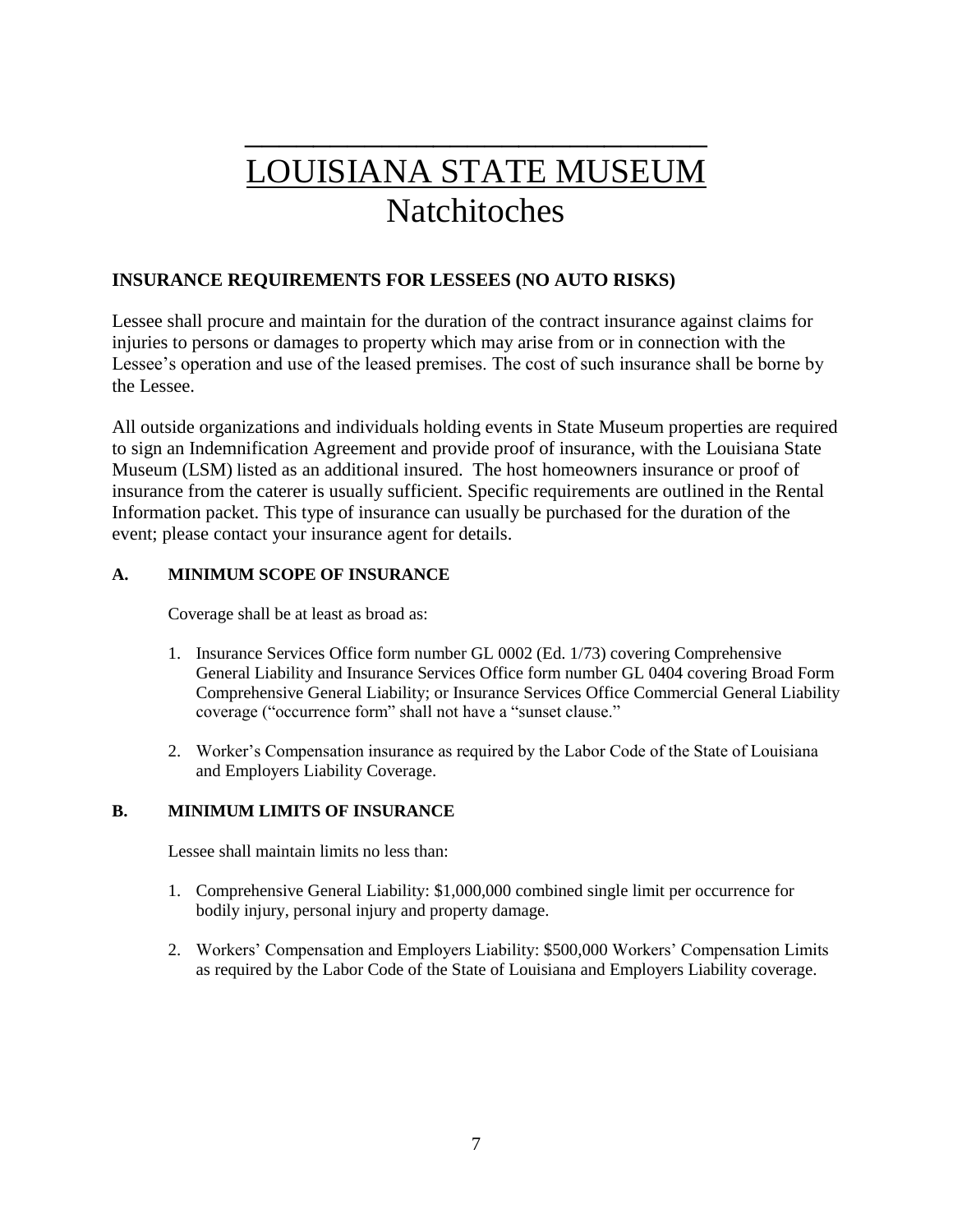### **C. DEDUCTIBLES AND SELF-INSURED RETENTIONS**

Any deductibles or self-insured retentions must be declared to and approved by the Agency. At the option of the Agency, either: the insurer shall reduce or eliminate such deductibles or selfinsured retentions as respects the Agency, its officers, officials and employees; or the Lessee shall procure a bond guaranteeing payment of loses and related investigations, claim administration and defense expenses.

#### **D. OTHER INSURANCE PROVISIONS**

The polices are to contain, or be endorsed to contain, the following provisions:

### **1. General Liability**

- a. The Agency, its officer, officials, employees and volunteers are to be covered as "additional insured's" as respects: liability arising out of premises owned, occupied, or used by the Lessee. The coverage shall contain no special limitations on the scope of protection afforded to the Agency, its officers, its officials, employees or volunteers.
- b. Any failure to comply with reporting provisions of the polices shall not affect coverage provided to the Agency, its officers, its officials, employees or volunteers.
- c. Coverage shall state that the Lessee's insurance shall apply separately to each insured against whom claim is made or suit is brought, except with respect to the limits of the insurer's liability.

### **2. Workers' Compensation and Employers Liability Coverage**

The insurer shall agree to waive all rights of subrogation against the Agency, its officers, its officials, employees and volunteers for losses arising from the leased premises.

### **3. All Coverages**

Each insurance policy required by this clause shall be endorsed to state that coverage shall not be suspended, voided, cancelled, reduced in coverage or in limits except after thirty (30) days prior written notice by certified mail, return receipt requested, has been given to the Agency.

### **4. ACCEPTABILITY OF INSURERS**

Insurance is to be placed with insurers with a Best's rating of no less than A:VI. This requirement will be waived for worker's compensation coverage only for those contractors whose workers' compensations coverage is placed with companies who participate in the State of Louisiana Worker's Compensation Assigned Risk Pool or Louisiana Workers' Compensation Corporation.